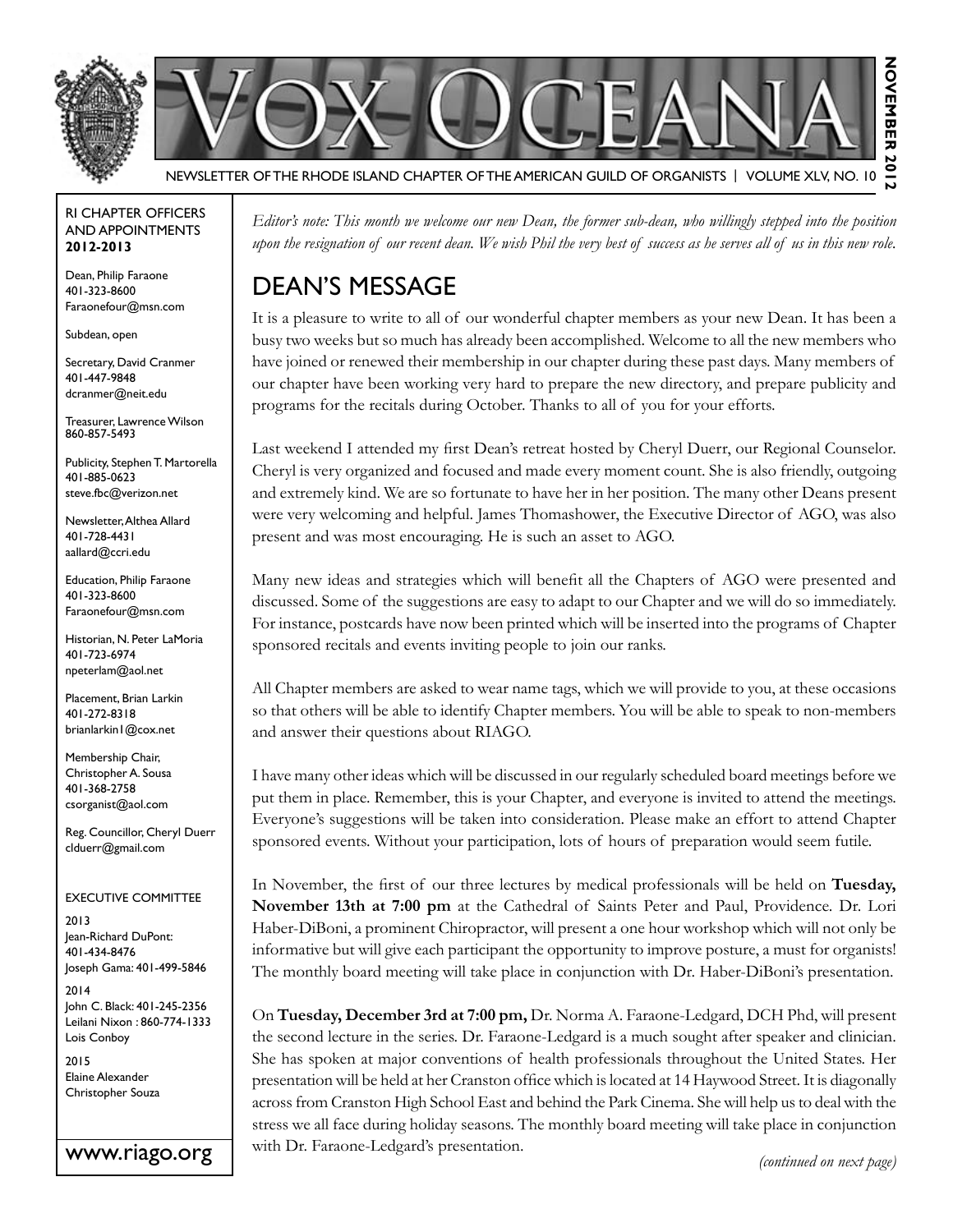## **EVENTS**

**Sunday, November 4, 3:00 pm: Chris Turner**, harmonica in concert with **Geoffrey Greene**, piano and organ. Premiere performance of Turner's complete *Southern Cross Suite*. Newman Congregational Church, 100 Newman Avenue, Rumford. Suggested donation: \$5. Reception to follow. 401-434-4742.

**Sunday, November 11, 5:00 pm:** St. Martin's Church will hold "A Service of Celebration" on *Wachet, betet, seid bereit,*  BWV #70 by J. S. Bach and *Elegischer Gesang* for choir and orchestra by Ludwig van Beethoven will be the featured works. 50 Orchard Avenue, Providence. Reception follows.

#### **Worcester Event:**

**Friday, November 16, 7:30 pm:** Organ and Brass Gala Concert featuring Worcester Polytechnic Institute Brass and Percussion Ensemble, Douglas Weeks, conductor; William Ness, organist. Music by Giovanni Gabrieli, Peter Dickinson, Josef Rheinberger and Dmitri Shostakovich's *Symphony no. 5*. Reuter/Gilbert organ 86 ranks. Free. Handicapped accessible. First Baptist Church, 111 Park Avenue, Worcester, MA. 508- 755-6143 x227

**Sunday, December 9, 3:00 pm: Deo Gloria! (A Choral & Instrumental Concert)** the music program of Barrington Presbyterian Church (**John Black**, Director) will present a concert of choral and instrumental music for Christmas including favorite works by composers from Pachelbel and Purcell to Rutter. Works will be presented by choir, vocal soloists, and instrumentalists, in a varied fashion. Start your Christmas season with wonderful music!

*From Paul Cienniwa, we have received a list of varied musical offerings. For information on the following performances, go to:* http://paulcienniwa.com/fr\_home.cfm

**Saturday, November 3 at 7:30 pm & Sunday, November 4 at 3:00pm: Paul Cienniwa** plays continuo for the Mastersingers by the Sea. St. Barnabas Episcopal Church, Falmouth.

**November 10** (Saint Pius V Catholic Church 55 Elmhurst Avenue, Providence at 7:30 pm ) and **November 11** (Saint Lawrence Martyr Church, 565 County Street, New Bedford, MA at 3:00 pm): **Paul Cienniwa** leads Sine Nomine choral ensemble in a program titled, "Saint Hildegard" celebrating the 2012 canonization of Hildegard von Bingen featuring Hildegard's original compositions in a variety of

interpretations, along with polyphonic works celebrating her canonization, and the concert premiere of a Hildegardbased work by Rhode Island composer, **Jennifer Charleson**. Tickets for each performance: \$20.

**Thursday, November 15, 12:15-12:45pm: Paul Cienniwa** joins **Asako Takeuchi**, baroque violin, and **Andrew Arceci**, viola da gamba as part of the Early Music Thursdays series at First Church in in Boston, 66 Marlborough St., Boston, MA.

**Sunday, November 25 at 3:00 pm: Paul Cienniwa** plays continuo and conducts a Messiah performance by the New Bedford Symphony Orchestra and singers from area. St. Anthony's Church, New Bedford, MA

### Dean continued

On another note, my wife Deborah and I would like to invite all Chapter members to our home at 51 Summit Drive, Cranston for at Chapter Christmas Party on **Friday December 28th at 6:30 pm**. It will be a time for fun, food and drink. It is requested that you not bring any food, just come and enjoy yourself. You deserve a party, don't you!! We ask that you just let us know if you will be attending so that we can plan properly.

I also request that you give me a call at (401) 323-8600 or email Faraonefour@msn.com to let us know if you will be attending the workshops so that the doctors can also properly prepare. If we do not have at least ten members register by emailing or phoning no later than three days prior to the lectures, the events will be cancelled. We cannot ask these professionals to prepare and then have a poor showing. You know what it is like when you prepare for a good rehearsal and then the attendance is poor. We wouldn't want that now, would we!

Before I write too much and we have to spend more on postage, I will close by saying once again, that I am honored to serve as Dean of your Chapter and I am grateful to all of you who have reached out to me over the last two weeks with your kind words and help. I have many more ideas that I will present at the board meetings that will make our Chapter stronger, happier and fruitful. God Bless you all in your work.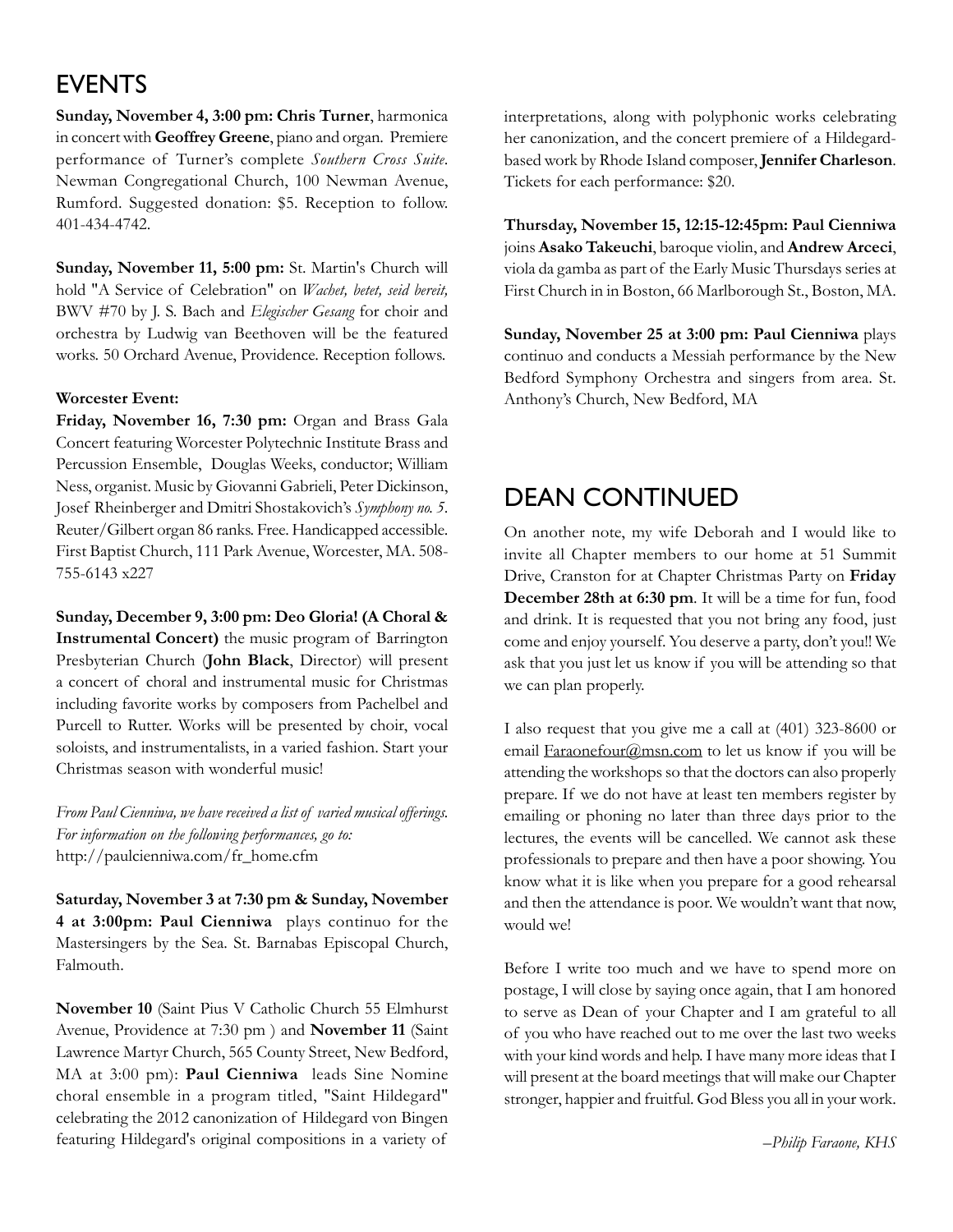# Local POE

On October 10th, **Philip Faraone** gave a tour of the Cathedral of Saints Peter and Paul to the students in grades 6-8 from Saint Rocco's School, Johnston. Their school music teacher, **Cecelia Rodi**, arranged the event. At the conclusion of the tour, Mr. Faraone gave a demonstration of the mighty Casavant. All of the 100 students were able to look inside the organ itself and all of the students who had a piano background took turns playing the instrument. They had a blast!



Jake Pezzullo, Jason Ham, Gillian Austin, Victoria Reilly, Luis De Garta, and Michael Bittnes, all middle school students from Saint Rocco's School, Johnston, RI, played the Cathedral Casavant during a recent tour of the Cathedral arranged by Philip Faraone, Dean and Mrs. Cecelia Rodi, School Music Teacher.



### Member Matters

New addresses:

**William Whelihan** is 17 Aubin St, Seekonk, MA 02771. **Br. Enoch John Valentine, BSG**, 419 South Main Street, First Floor, Woonsocket, RI 02895; phone: 401-440-4784; brenochjohn@gmail.com

### Vierne Workshop

Saturday afternoon, November 10 (see WorcAGO.org for details), International Vierne authority Brigitte De Leesnyder will explore the life and music of Louis Vierne, a perspective that few know about, including how he began to overcome his blindness through music, starting at the age of 2 when he picked out the notes of a Schubert lullaby on the piano. De Leersnyder will present a concert including an American premiere of a Vierne transcribed improvisation at "St. Joe's Casavant" at 7:30 pm following the workshop.